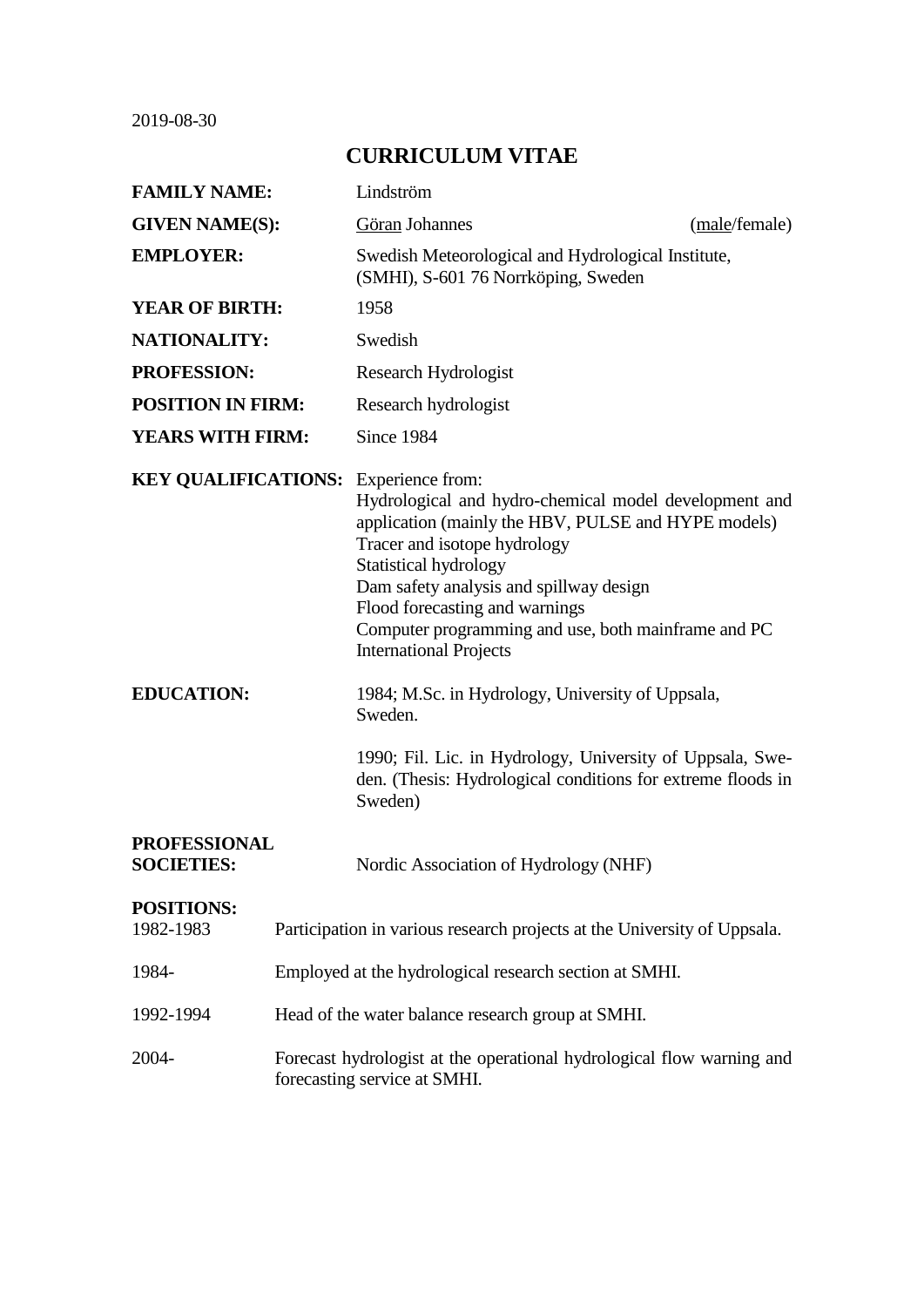- 2014-2017 Research leader for hydrology and water quality modelling in Sweden at the Research Department at SMHI.
- 2015- Senior advisor at the hydrological forecasting and warning services at the SMHI.

#### **WORK EXPERIENCE AND MAJOR PROJECTS:**

1985-1990 Participation in hydrological projects within the development of new Swedish guidelines for determination of spillway design floods. 1985-1990 Swedish Integrated Groundwater Acidification Project 1987 SMHI representative in the WMO real-time inter-comparison of hydrological models, Vancouver, Canada. 1987-1988 SMHI Streamflow Forecasting project in Río Cauca, Cali, Colombia. Client: BITS. 1989-1990 SMHI Streamflow Forecasting project in Central America, (Panamá, Costa Rica, Nicaragua, Honduras, El Salvador and Guatemala). Client: SIDA. 1990-1991 SMHI Streamflow Forecasting project in Río Cauto, Bayamo and La Habana, Cuba. Client: BITS. 1991-1996 Climate Change and Energy Production, Nordic Council of Ministers. 1993-1996 Responsible for development of the HBV-96 hydrological model version. 1998-2003 Research participant in the Swedish Regional Climate Modelling Programme (SWECLIM). 1998-2004 Research participant in the water strategic Swedish water management research (VASTRA). 2003-2006 CE (Climate Change and Renewable Energy Sources), Statistical working group. 2004-2006 MSB project on Flood forecasts in areas with incomplete data. 2005-2007 Project leader in the development of the HYPE (Hydrological Predictions for the Environment) model. 2005-2009 Projects on groundwater recharge in present and future climates for SGU, Swedish Geological Survey.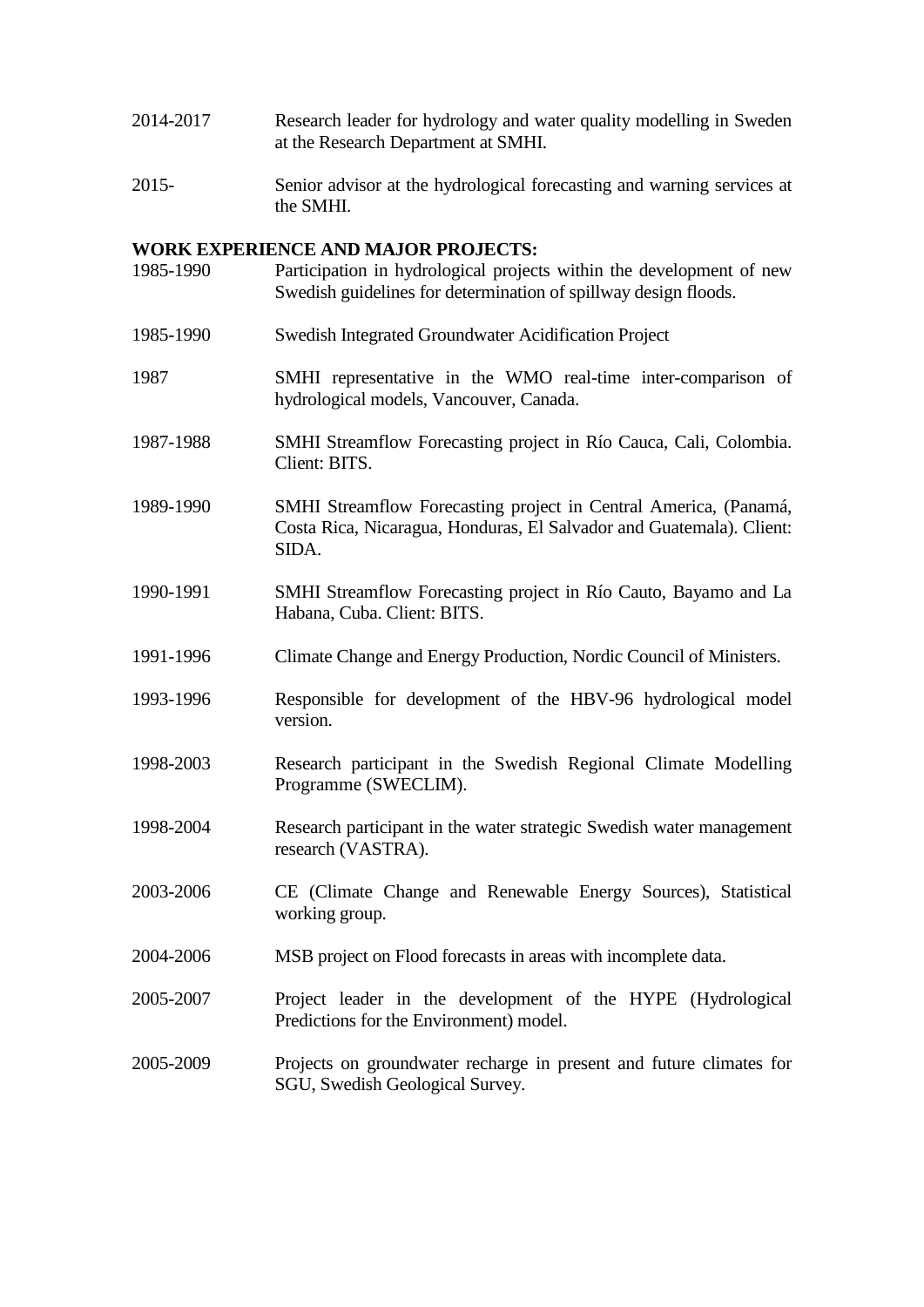| 2007-2010 | CES (Climate Change and Energy Systems), Statistical working group.                                                                            |
|-----------|------------------------------------------------------------------------------------------------------------------------------------------------|
| 2008-     | Project leader in the development and set-up of S-HYPE, a high-<br>resolution HYPE model for water quality and flood forecasting in<br>Sweden. |
| 2013-2017 | <b>SWITCH-ON EU Project.</b>                                                                                                                   |
| 2014-2015 | CLEO (Climate Change and Environmental Objectives). Phase 2.                                                                                   |

- $2014 2015$  CLEO (Climate Change and Environmental Objectives), Steering group.
- 2014-2016 Pathogen modelling, MSB project
- 2017-2019 Project leader on droughts and low flows, for HaV

*And many more projects on hydrological modelling, forecasting, trend studies, statistics, water quality, dam safety analysis…*

## **COMMUNICATION SKILLS:**

Large number of presentations at conferences etc. Lecturing at university courses on hydrology and hydrological modelling.

## **COMPUTER SKILLS:**

Programming in FORTRAN77 and FORTRAN95, BASIC, PostScript, Windows Command Scripts, good command of Microsoft Office™ tools, visualisation and graphics software.

#### **JOB RELATED SKILLS:**

Project leading. Driving license B.

| <b>LANGUAGE CAPABILITY:</b><br>(poor, fair, good, excellent) | <b>SPEAKING</b> | <b>READING</b> | <b>WRITING</b> |
|--------------------------------------------------------------|-----------------|----------------|----------------|
| Swedish                                                      | Excellent       | Excellent      | Excellent      |
| English                                                      | Excellent       | Excellent      | Excellent      |
| Spanish                                                      | Excellent       | Excellent      | Excellent      |
| French                                                       | Fair            | Fair           | Poor           |
| German                                                       | Poor            | Poor           | Poor           |

| <b>CONFERENCE</b>                                          | <b>CONTRIB.</b> |
|------------------------------------------------------------|-----------------|
| Nordic Hydrological Conference, Stockholm, 11-13 August    | Presentation    |
| 2014                                                       |                 |
| IAHS/IAPSO/IASPEI Joint Assembly, Göteborg, 22-26 July     | Presentation    |
| 2013                                                       |                 |
| IAHS 90th Anniversary, Delft, PUB Symposium, Delft, The    | Presentation    |
| Netherlands, October 23-25, 2012                           |                 |
| Nordic Hydrological Conference, Reykjavik, Iceland, August | Presentation    |
|                                                            |                 |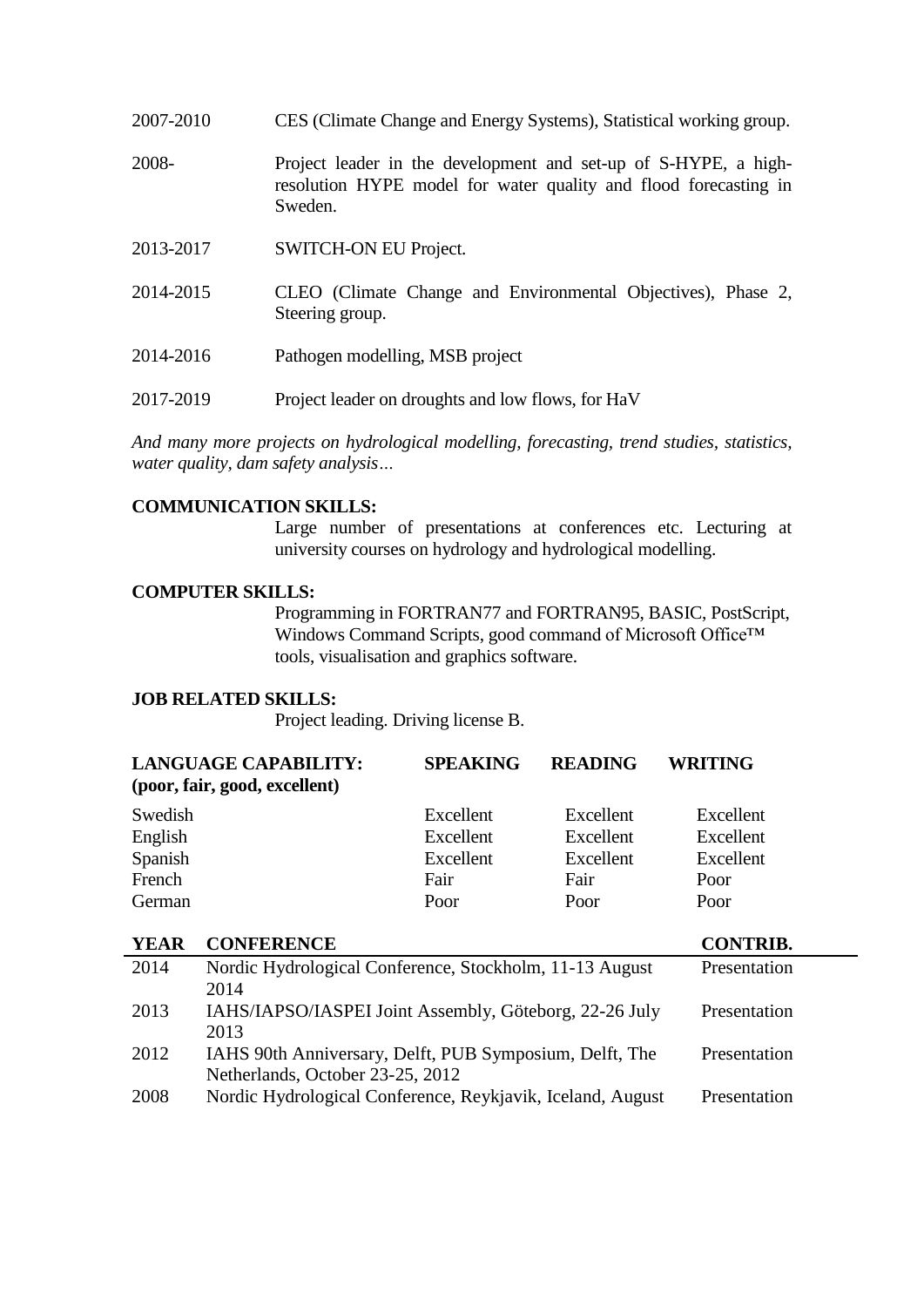|      | 11-13, 2008                                                                                                         |                          |
|------|---------------------------------------------------------------------------------------------------------------------|--------------------------|
| 2006 | European Conference on Impacts on Climate Change on<br>Renewable Energy Sources, Reykjavik, Iceland, 5-9 June 2006  | Presentation             |
| 2006 | International Workshop on Ensemble Prediction and<br>Uncertainties in Flood Forecasting in Bern, Switzerland, 30-31 | Presentation             |
|      | March 2006                                                                                                          |                          |
| 2004 | Nordic Hydrological Conference, Tallinn, Estonia, 8-12 August<br>2004                                               | Presentation             |
| 2003 | IAHS at IUGG, Sapporo, Japan, 30 June-11 July 2003                                                                  | Presentation             |
| 2002 | AGU Fall meeting, San Francisco, 6-10 December 2002                                                                 | Poster                   |
| 2002 | Nordic Hydrological Conference, Röros, Norway, 4-7 August<br>2002                                                   | Presentation?            |
| 2001 | European Geophysical Society Meeting, Nice, 25-30 March<br>2001                                                     | Presentation?            |
| 2000 | Nordic Hydrological Conference, Uppsala, Sweden, 26-30 June<br>2000                                                 | Presentation &<br>poster |
| 2000 | Workshop in Distributed Hydrological Modelling, Leuven,<br>Belgium, 12-15 April 2000                                | Trol ej                  |
| 2000 | International Workshop on Runoff Generation, Freiburg,<br>Germany, 9-12 October 2000                                | Presentation             |
| 1999 | IAHS at IUGG, Birmingham, 18-30 July 1999                                                                           | Presentation             |
| 1998 | Nordic Workshop on HBV and Similar Runoff Models,                                                                   | Trol ej                  |
|      | Helsinki, 19-20 November 1998                                                                                       |                          |
| 1996 | Nordic Hydrological Conference, Akureyri, Iceland, 13-15<br>August 1996                                             | Presentation             |
| 1996 | Hydrologidagarna, Göteborg, 21-22 March 1996                                                                        | Presentation             |
| 1995 | European Geophysical Society Meeting, Hamburg, Germany,<br>April 3-7, 1995                                          | Presentation             |
| 1993 | XVIII General Assembly, European Geophysical Society,<br>Wiesbaden, Germany, 3-7 May 1993                           | Presentation             |
| 1992 | Nordic Hydrological Conference, Alta, Norway, 4-6 August,<br>1992.                                                  | Poster?                  |
| 1990 | International Conference on Acidic Deposition, Glasgow, 16-21<br>September 1990                                     | Poster                   |
| 1990 | Nordic Hydrological Conference, Kalmar, Sweden, 29 July - 1<br>August 1990                                          | Presentation             |
| 1988 | Aulanko meeting on Acidification, Aulanko, Finland, 5-8 July<br>1988                                                | Trol ej                  |
| 1987 | International Symposium on Acidification and Water Pathways.<br>Bolkesjö Norway 4–8 May 1987                        | Presentation             |
| 1986 | Nordic Hydrological Conference, Reykjavik, Iceland, August<br>11-13, 1986                                           | Presentation             |
| 1986 | Second Scientific Assembly of IAHS, Budapest, Hungary, July<br>1986.                                                | Presentation             |
| 1986 | Nordic Symposium on Climatological Extremes in the<br>mountains, Abisko, Sweden, 18-20 March 1986                   | Presentation             |